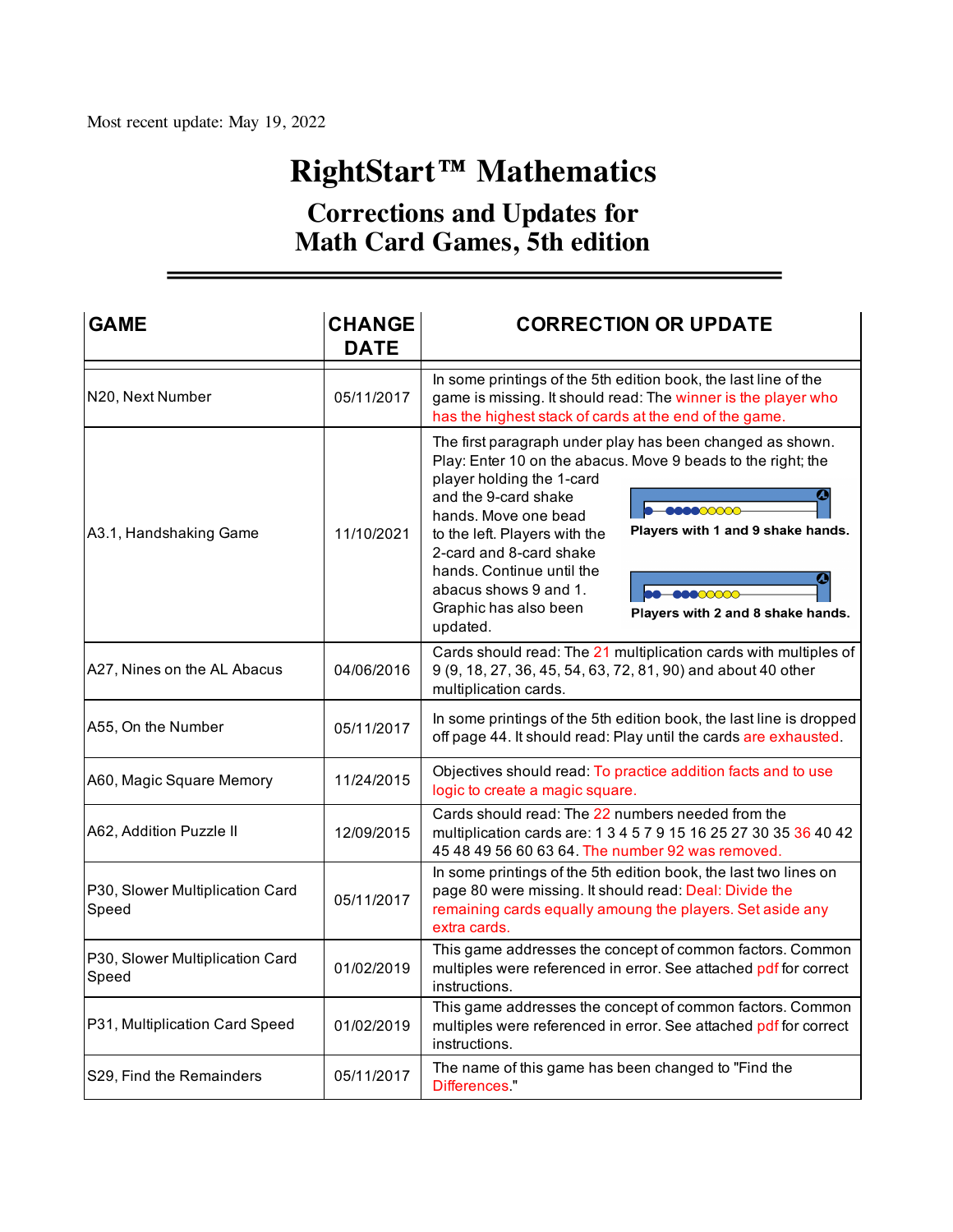| S31, Equal Remainders                                                     | 05/11/2017 | The name of this game has been changed to "Equal<br>Differences "                                                                                                                                                                                                                                                                                                                                                                                                                                        |  |  |  |  |  |
|---------------------------------------------------------------------------|------------|----------------------------------------------------------------------------------------------------------------------------------------------------------------------------------------------------------------------------------------------------------------------------------------------------------------------------------------------------------------------------------------------------------------------------------------------------------------------------------------------------------|--|--|--|--|--|
| D6, Remainders                                                            | 01/02/2018 | Under the Background heading, third sentence should read<br>"Ask the players what is 21/3 [7] and what is 21/7 [3]?"                                                                                                                                                                                                                                                                                                                                                                                     |  |  |  |  |  |
| D9, Remainder Hearts                                                      | 01/02/2019 | Under Play, the second paragraph should read "In the example<br>shown using the 7s set, the first person played 36, which has 1<br>as a remainder. The second and third players also played<br>cards, 15 and 50, with remainders of 1. The fourth person did<br>not have such a card and played 56, a multiple of 7. The highest<br>card with the remainder, 50, takes all the cards (with one<br>unwanted multiple) and starts the next round." Graphic is<br>changed to show cards 36, 15, 50, and 56. |  |  |  |  |  |
| F22, Mixed to Improper Fractions                                          | 02/03/2021 | In the background section of the instructions, the second<br>sentance regarding the number of thirds in one should have an<br>answer of 3, not 1. The next sentence regarding the number of<br>thirds in two should be $6$ , not 2.                                                                                                                                                                                                                                                                      |  |  |  |  |  |
| F22.1 to F22.4, Corner Fraction<br>variations                             | 03/29/2017 | These games are new and not in the 4th edition or earlier<br>printings of the 5th edition. See attached pdf.                                                                                                                                                                                                                                                                                                                                                                                             |  |  |  |  |  |
| F25, Gathering the Factors and<br>F26, Gathering the Factors<br>Solitaire | 02/09/2021 | The number of cards is incorrect: The 4-cards should be a<br>quantity of $\overline{7}$ , not 6. The 5-cards should be a quantity of $\overline{9}$ , not 8.<br>The 7-cards should be a quantity of $5$ , not 4. Total quantity of<br>basic cards needed is 61, not 58.                                                                                                                                                                                                                                  |  |  |  |  |  |
| F39, Fraction Times A Fraction                                            | 04/05/2021 | Under Cards, there is "another deck of cards" listed. This is<br>incorrect. Only the listed fraction cards are needed.                                                                                                                                                                                                                                                                                                                                                                                   |  |  |  |  |  |
| F41, Fraction of a Fraction of 24                                         | 04/21/2017 | The example should show as follows:<br>$24 \times \frac{1}{2} \times \frac{1}{2} = 8$                                                                                                                                                                                                                                                                                                                                                                                                                    |  |  |  |  |  |
| F43, Mixed Fraction Times a<br><b>Whole Number</b>                        | 05/11/2017 | The name of this game has been changed to "Mixed Number<br>Times a Whole Number."                                                                                                                                                                                                                                                                                                                                                                                                                        |  |  |  |  |  |
| F45, Fractions in Four Operations                                         | 05/11/2017 | In the second to last paragraph of instructions, under Play, the<br>space is missing between the 4 and the 1/2, looking like 41/2. It<br>should be 4 1/2.                                                                                                                                                                                                                                                                                                                                                |  |  |  |  |  |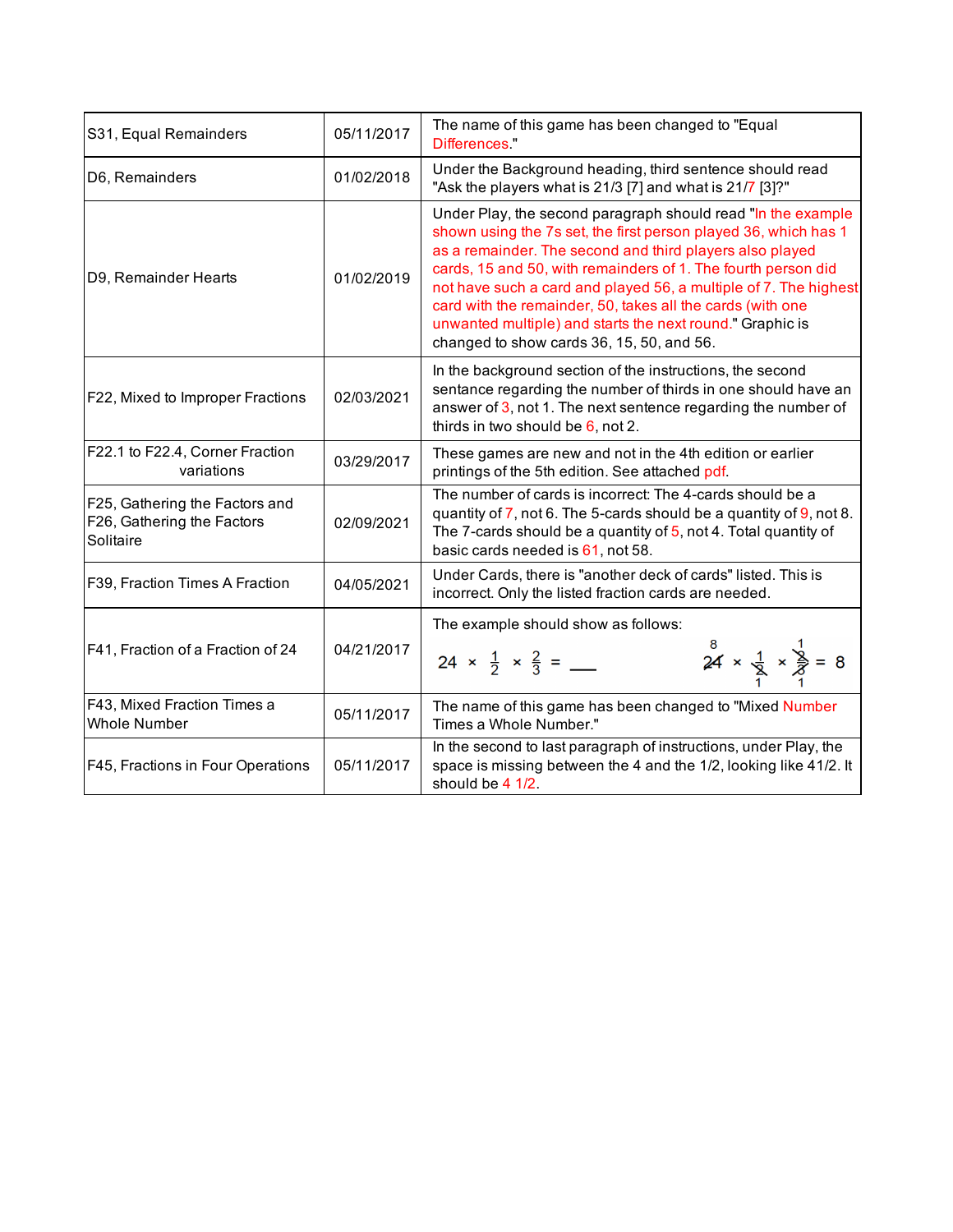#### **P28 WEIGHTED MULTI-FUN**

The game is played the same as Multi-Fun (P20), but the scoring differs. Instead of receiving a point for each card played, the score is obtained by multiplying the number of the row or column by the number of cards played. For example, a player putting three cards in the 9s row would receive 27 points. This encourages the players to look at the higher rows and columns.

#### **P29 FIND THE TWO FACTORS**

This game asks the players to find the two factors for a product.

**Objective:** To practice using the multiplication facts.

**Background:** Explain the term *factor.* Both the multiplicand and the multiplier are factors. In the equation,  $8 \times 9 = 72$ , 8 and 9 are factors.

**Manipulative:** A Multiplication Table (Appendix page 19 or 20).

**Number of players:** Two to four; teams may play.

**Cards:** About half of the multiplication cards and all the basic number cards except the 0s.

- **Deal:** Each player takes five basic number cards. After playing a card, the player draws another card to keep five in hand.
- **Layout:** Start two rows with one multiplication card in each row.
- **Object of the game:** To collect the most basic number cards by completing rows. The first multiplication card equals the product of the second and third cards.
- **Play:** The first player plays one card that is a factor less than 10 of the multiplication card to either row. The next player plays either the second factor of the row or the first factor of another row. The player completing the row removes it from the table; he collects the basic number cards and sets aside the multiplication card. Start a new row whenever there are fewer than two rows remaining on the table.

A player unable to play skips his turn but starts a new row. If there are six or more rows on the table, a player unable to play may choose, instead, to replace any number of cards in his hand with cards from the stock.

The players continue to take turns until either stock runs out.

#### **P30 SLOWER MULTIPLICATION CARD SPEED**

This slower version of speed is fun in itself and is good practice for the next game, Multiplication Card Speed (P31).

**Objective:** To become aware of common factors.

**Background:** Introduce the term *common factor.* It is a factor that is contained in both products. In 72 and 18, a common factor is 9 since  $72 = 8 \times 9$  and  $18 = 2 \times 9$ .

**Number of players:** From two to four.

**Cards:** The deck of multiplication cards. Use fewer cards for two players.

Layout: Deal four cards to each of two reserve piles in the middle of the table. Also deal two cards face up between the reserve piles, as shown, to start the two building piles.

**Deal:** Divide the remaining cards equally among the players. Set aside any extra cards.

**Object of the game:** To be the first player out of cards.

**Play:** Each player picks up only four of the cards dealt to her. During a turn, a player may play up to four cards. Following a turn, she picks up cards from her stack until she again has four cards.

To play a card, it must have a common factor as either of the cards on the building piles.

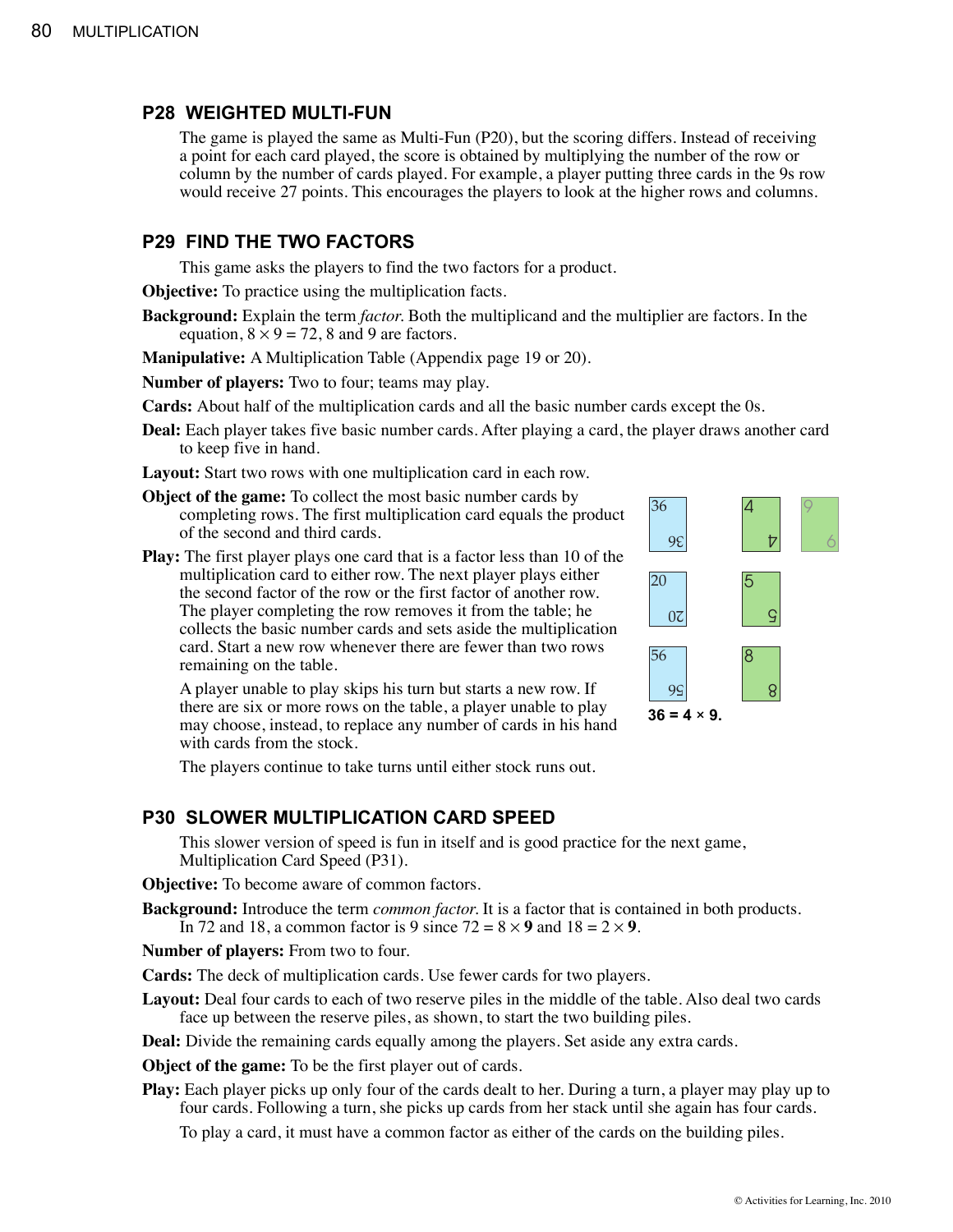Assume, as shown on the right, the building piles are 30 and 18 and the player has 40, 63, 16, and 8. The player may play the 40 on the 30; they have 10 as a common factor. Then she can play the 16 on the 40; the common factor is 4. She can play the 8 on the 16. Lastly she can play the 63 on the 18, the other building pile. The common factors may not exceed 10.

If neither can play, players turn over the next card from their reserve piles and play resumes. The players take turns, building on the top of the two piles until one player is out of cards.

# **P31 MULTIPLICATION CARD SPEED**

This speed game is similar to regular speed games, but it is much more interesting and exciting. This is a favorite game of some children.

**Objective:** To quickly identify common factors under 10.

**Number of players:** Two, sitting across from each other.

**Cards:** The deck of multiplication cards.

**Deal:** First deal four cards face down to the two reserve piles. Leave space between them for the two building piles. Then divide the remaining cards equally between the players.

**Object of the game:** To be the first player to play all his cards.

**Play:** Each player picks up four cards from those dealt him. Each time that a card is played, another is picked up.

When both players are ready, they flip over the top card from the reserve pile on their right and place it just to the left to start the building piles.

Next each player checks his hand for a card with the same factor (under 10) as either number on the building piles. For

example, if a building card is 36, multiples of 4, 6, and 9 can be considered as 4, 6, and 9 are factors of 36. Possible cards to play include 4, 8, 12, 16… 40; and 6, 12, 18, 24… 60; and 9, 18, 27, 36… 90. Then if a player plays a 12 on the 36, possible cards to play on the 12 are multiplies of 2, 3, 4, or 6.

Play continues to the building piles without regard to turn. If neither can play, players turn over the next card from their reserve piles and play resumes.

## **P32 RING AROUND THE PRODUCTS**

Both the multiplication cards and the basic number cards are used in this game that reviews most of the multiplication facts.

- **Objective:** To provide the players with an opportunity to use the multiplication facts.
- **Manipulative:** A Multiplication Table (Appendix page 19 or 20).

**Number of players:** From two to four.

- **Cards:** The deck of multiplication cards and the deck of basic number cards, without 0s; each forms a separate stock.
- **Layout:** In the center of the table, place face up six multiplication cards, in two rows of three each. Around these cards, place 14 basic number cards, also face up.
- **Object of the game:** To collect the most multiplication cards. The numbers on two basic number cards are multiplied together to give the number on the multiplication card.







18

18

30

 $0<sup>2</sup>$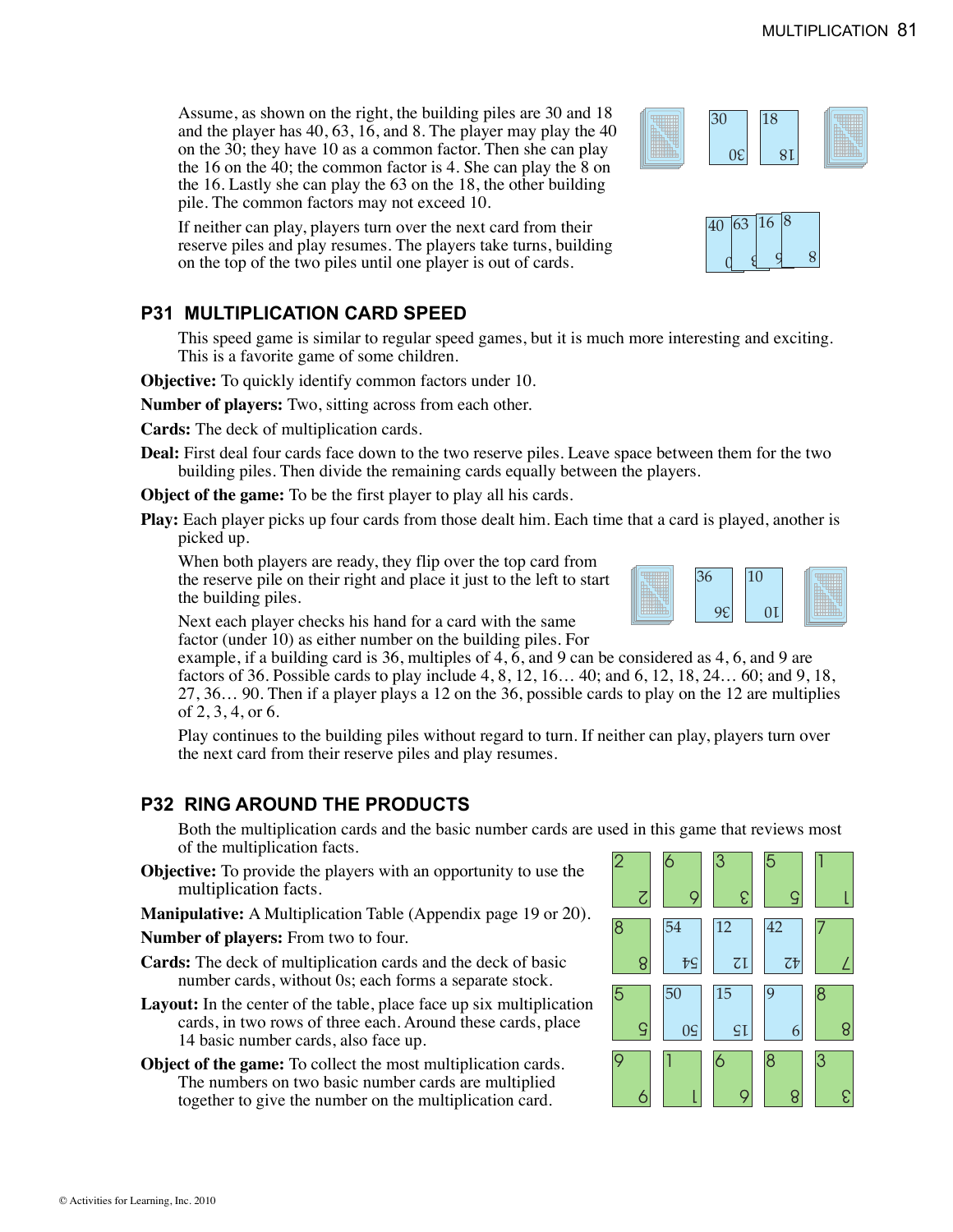**Play:** The first player plays her cards to form all or part of the improper fractions. Any number of cards may be played per turn and to any row. Example shows 7/2 and 48/5. The numerator and denominator may be played in either order.

The player completing a fraction takes the row, sets aside the basic number cards to be reused, and collects the fraction card.

A player unable to play forms a new mixed number by laying down one of his basic cards and one of the fraction cards from the stock.

Always keep at least two mixed numbers on the table; when a row is completed and collected, prepare new mixed numbers from the stock. Reuse the basic number cards if the stock becomes exhausted.

#### **F22.1 CORNERS™ WITH EIGHTHS**

This is a fraction version of Corners<sup>™</sup> Three (A38). The scoring is what makes this a fraction game; the numbers on the cards are considered to be eighths. The scoring provides practice in adding mixed numbers mentally.

**Objective:** To practice adding eighths and changing improper fractions to proper fractions without simplifying.

**Number of players:** Two to four.

**Cards:** The 50 Corners cards.

Layout: The stack of cards is placed face down on the table. Each player draws four cards initially and draws another card each time after playing a card. Players' cards are laid out face up in full view of all players.

**Object of the game:** To make the highest score.

**Play:** The rules of the game are the same as Corners Three (A38), except that the numbers on the cards are considered to be *eighths*.

Players do their own scoring. Most of the calculating can be done mentally. Following are some examples of scoring:

| Initially joining a 5 and 7: $\frac{12}{8}$ = $1\frac{4}{8}$                         |  |  |  |  |
|--------------------------------------------------------------------------------------|--|--|--|--|
| Next joining a 7 and 8: $1\frac{4}{8} + \frac{15}{8} = 1\frac{19}{8} = 3\frac{3}{8}$ |  |  |  |  |
| Next joining a 9 and 9: $3\frac{3}{8} + \frac{18}{8} = 5\frac{5}{8}$                 |  |  |  |  |

#### **F22.2 CORNERS™ WITH TENTHS**

This is a another fraction version of Corners™ Three (A38). For scoring the numbers on the cards are considered to be tenths. The game is played like Corners with Eighths (F22.1) except the numbers on the cards are tenths.

### **F22.3 SUBTRACTION CORNERS™ WITH EIGHTHS**

To play this Corners™ subtraction game, players start with a certain value and subtract their scores. The winner is the first player to reach zero or the player with the lowest score if no one can play. The game is played like Corners with Eighths (F22.1).

The initial scores are as follows:

| Number of players |    |    |    |
|-------------------|----|----|----|
| Initial score     | 45 | 30 | 22 |